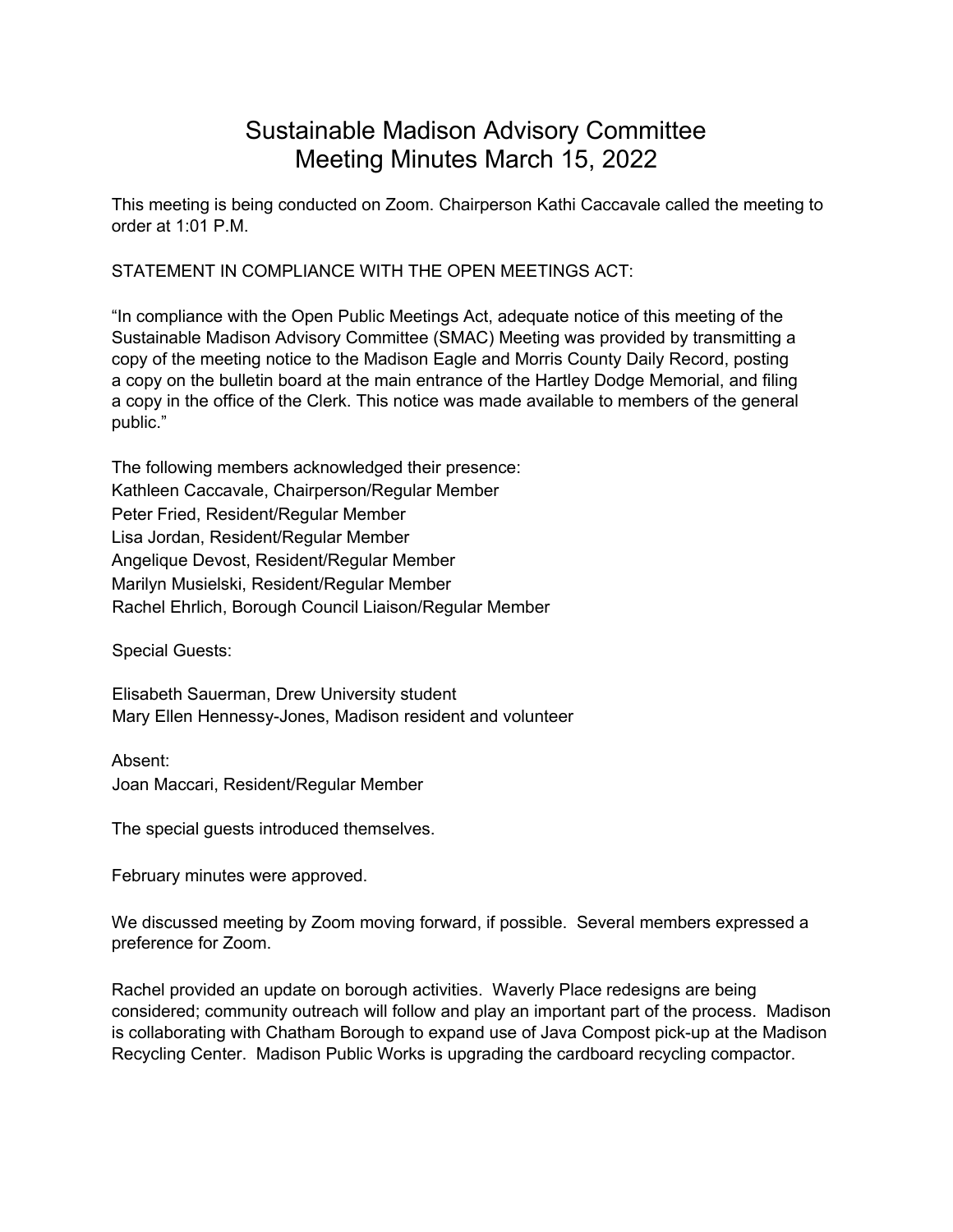Madison has high quality recycling (because it is not single stream recycling) and, as a result, has received money back for our paper and cardboard recycling.

Kathi was interested in learning how to provide better conditions for paper recycling at the recycling depot, to keep the paper in the bins from getting rained on. One solution is to provide a lid on the dumpster used to collect paper. Rachel agreed to follow up with Ken at DPW on the subject.

Kathi shared event updates on behalf of the MEC: The Green Vision Forum on Zoom, March 31, 7pm; EV Expo at Sunday Motor Co. is planned for Earth Day, April 22.

Angelique shared about a webinar, Trash2Action, about trash in our waterways. The EPA Clean Water Act (CWA) does not cover trash. There was interest in modifying the CWA to include trash blooms in waterways. Here is the link to the recording of the webinar: https://rivernetwork-org.zoom.us/rec/share/Sa\_cVDQUK0Od\_FSsvhHtMkuitWC-UuogMWbcwG\_Jib1PP7l6ZYGnX7SW\_\_bty9\_W.6kUgwqFuItZTBshH.

Peter reported on meeting with Sustainable Jersey on including the climate action template developed by the multitown group. There is hope to increase support both within and outside of Sustainable Jersey to adopt climate action plans among towns in New Jersey.

Peter also reported on town solar plans moving forward. Before the end of the year, there is hope that a contract with a developer for three proposed municipal solar installations will be identified. The town joined the SolSmart program, which is a certification program, like Sustainable Jersey, and Sustainable Jersey is a co-sponsor. A study of Madison's electric grid and the impact of solar on the grid is planned (in collaboration with an engineering professor at NYU).

A Green Jersey article is needed for April. These columns are being published in all the New Jersey Hills Media Group news outlets (17 community newspapers and 15 online news sites), not just the *Madison Eagle*.

Kathi reported on upcoming events:

#### **Green Jobs Listening Forum**

Mar 18, 2022 11:00 AM to 1:00 PM **Best Practices in Planning and Zoning for Solar** Mar 22, 2022 1:00 PM to 2:00 PM **A World of Difference: Green Infrastructure Resources for Your Town** Mar 22, 2022 5:30 PM to 7:00 PM **Preparing for the Statewide Single-Use Plastic Ban** Mar 23, 2022 7:00 PM to 8:00 PM

**What's New in 2022? Program Updates Webinar**